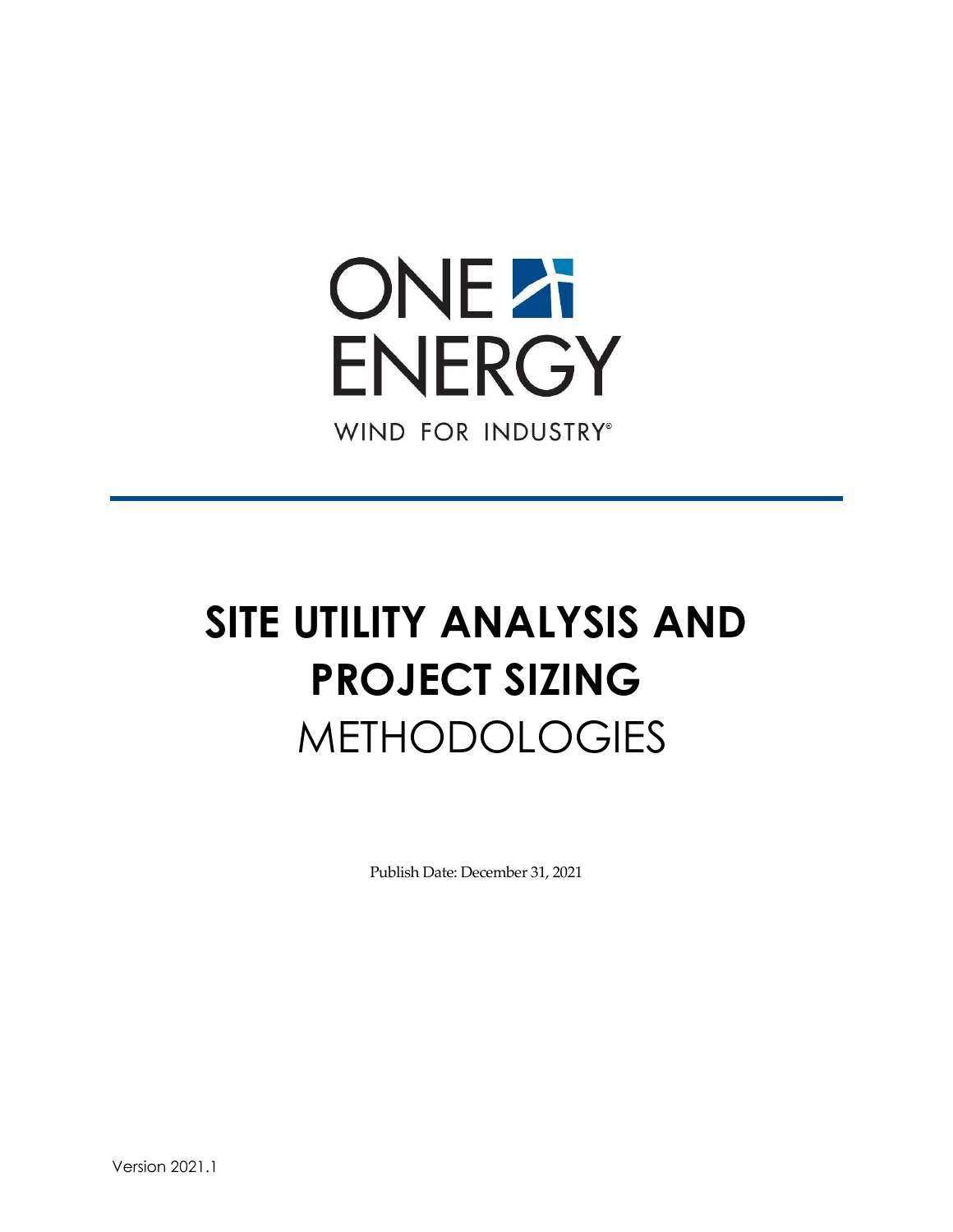# **CONTENTS**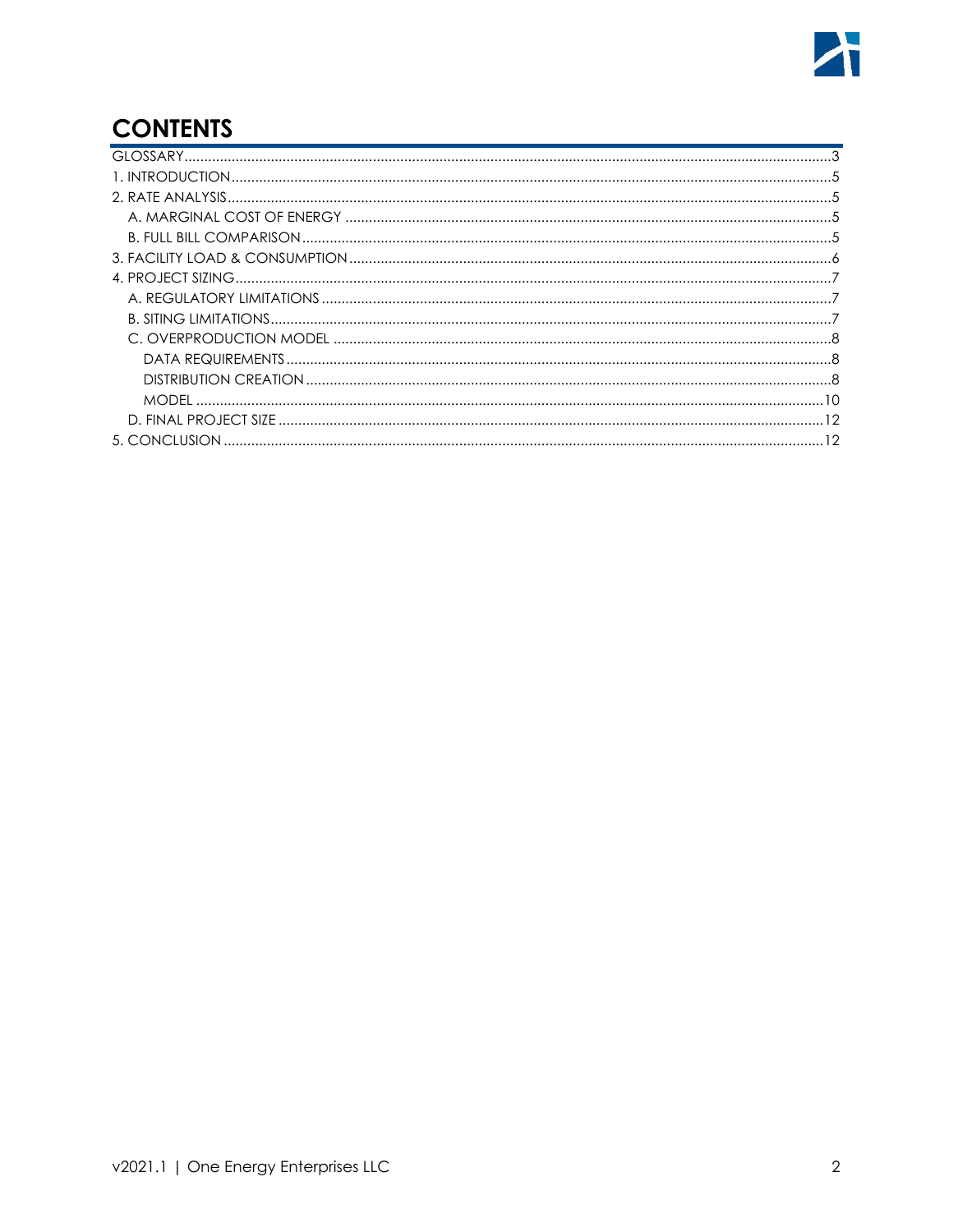# <span id="page-2-0"></span>**GLOSSARY**

**Certified Retail Electricity Supplier (CRES):** A company that provides a competitive electric service in a deregulated electricity market.

**Electricity Distribution Utility (EDU)**: An electric utility that owns and operates a distribution wires system and supplies at least retail electric distribution service.

**Kilowatt-Hour Rate:** The total cost of electricity for a billing period divided by the number of kilowatt-hours used within the billing period.

Long-Term: Describes a consecutive period of the most recent 30 years.

**Marginal Cost of Energy (MCOE):** The cost associated with using one additional kilowatt-hour over a billing period (\$/kWh).

**Measure-Correlate-Predict (MCP):** A statistical technique that is used to create a simulated, long-term dataset by relating a concurrent short, measured target dataset to a long-term reference dataset.

**Modern-Era Retrospective Analysis for Research and Applications, Version 2 (MERRA2)**: A satellite-derived long-term reanalysis data source from NASA. Contains 30+ years of global hourly reanalysis data, which include wind speed, direction, and temperature.

**Net-metering:** A billing mechanism for on-site generation where the net amount of energy used throughout the billing period is used to determine electricity costs. The consumer's meter can run forwards and backwards.

**Power Curve**: The relationship between the wind speed and power output of a specific wind turbine.

**Prudent Wind Industry Practices:** The practices, methods, specifications and standards of safety, performance, quality, dependability, efficiency, and economy generally recognized by industry members in the US as good and proper. Other practices, methods, or acts which, in the exercise of reasonable judgment by those reasonably experienced in the industry in light of the specific projects and facts known at the time a decision is made, would be expected to accomplish the result intended at a reasonable cost and consistent with applicable laws, reliability, safety, and expedition. Prudent Wind Industry Practices are not intended to be limited to the optimum practices, methods, or acts to the exclusion of all others, but rather to be a spectrum of good and proper practices, methods, and acts.

**Public Utility Regulatory Policies Act (PURPA):** Enacted in 1978, this Act was passed in part with the National Energy Act. It is meant to promote energy conservation and use of domestic and renewable energy sources.

**Qualifying Facility (QF):** Small power producers and cogenerators that comply with the definition established within 18 CFR Part 292.

**Rate Schedule:** A collection of pricing rules for a set of customers, typically based on facility demand needs and interconnection voltage. In electricity utilities, also referred to as a Tariff.

**Rider:** A temporary credit or charge that may appear on utility bills. Typically used to recover additional and unpredictable energy costs by the utility.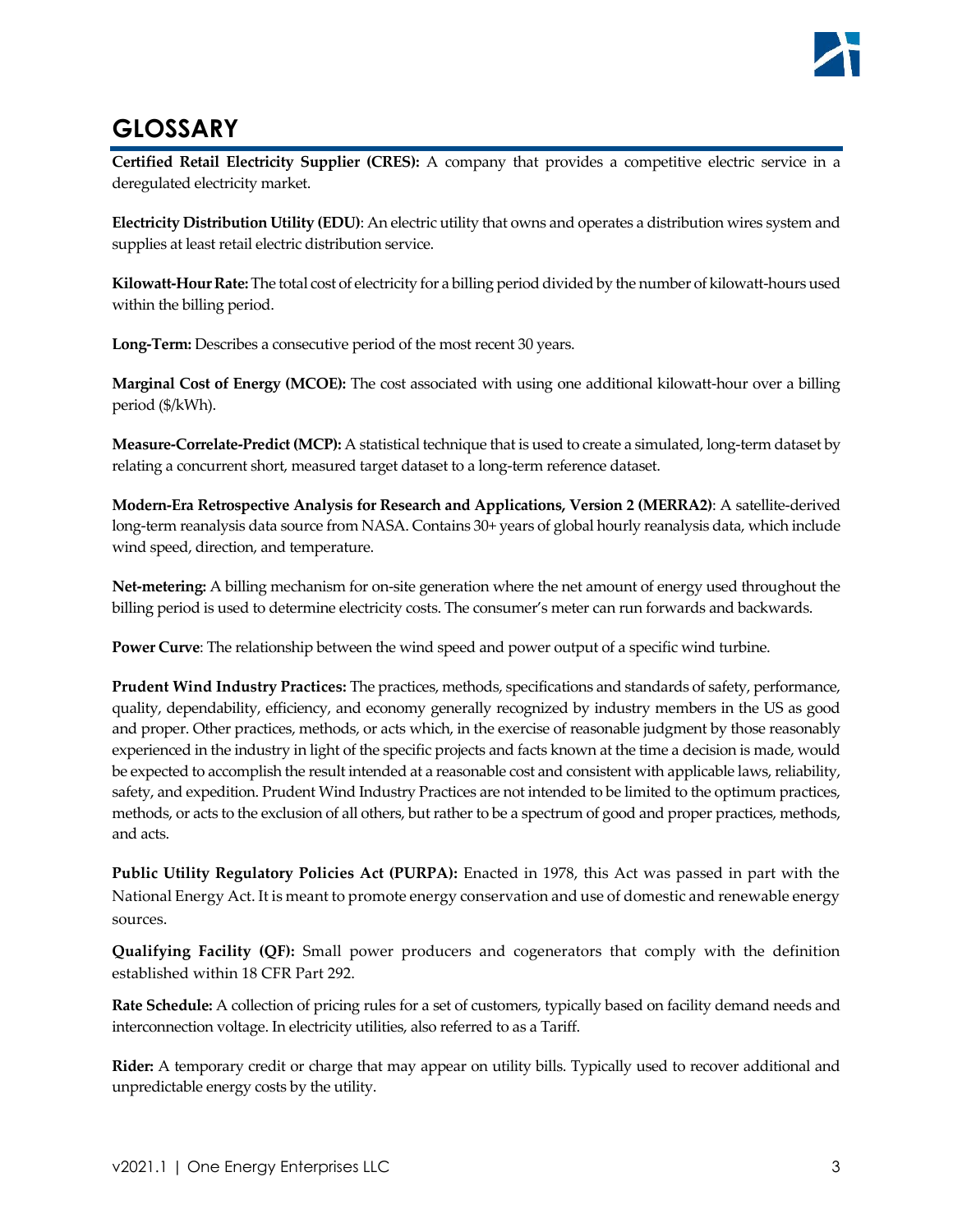

<span id="page-3-0"></span>**Wind Resource Assessment Report (WRA)**: Includes the site wind resource analysis, Gross AEP, and Wake Loss. The outcome is the Net Annual Energy Production.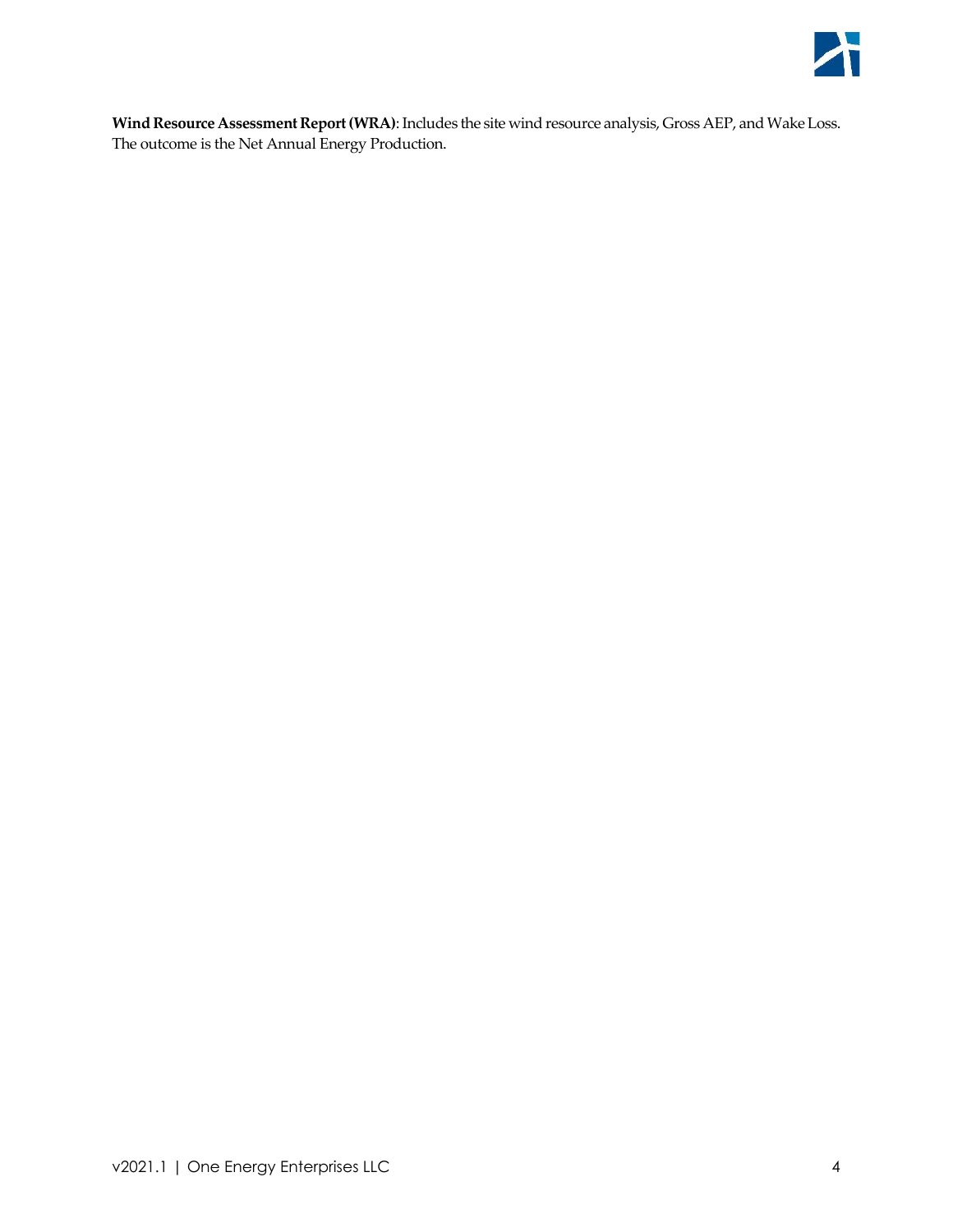# **1. INTRODUCTION**

One Energy performs an electricity utility analysis to aid in project sizing and calculation information used within financial modeling of the project. Projects are sized to be compliant with state and federal laws, to determine if existing grid infrastructure is sufficient, to maximize financial viability, and to follow customer requirements. Project sizing also is dependent on whether net metering policy is applicable to the project. This methodology details how One Energy determines project size for a *Wind for Industry®* project.

The objective of this methodology is to allow for explanation and definitions of electricity utility costs and understanding of the factors that impact project sizing. Included in each section are the deliverables of the analyses for guidance in understanding the report within the Project Due Diligence Package **Appendix 4: Site Utility Analysis and Project Sizing**. The deliverables within the report from each section are designated in bold text throughout this document.

This Site Utility Analysis and Project Sizing Methodology is version 2021.1.

# <span id="page-4-0"></span>**2. RATE ANALYSIS**

# <span id="page-4-1"></span>**A. MARGINAL COST OF ENERGY**

The Marginal Cost of Energy (MCOE, \$/kWh) is defined as the cost associated with using one additional kilowatt-hour (kWh) over the billing period. To determine the facility's MCOE, the rate schedule from the electric service provider is needed. The rate schedule is public information and can be found on the electric service provider's website or can be obtained directly from the electric service provider. Under the facility's specific rate schedule, a list of applicable tariffs and riders along with their amounts is recorded. Each tariff or rider is on either a per-kilowatt basis, a per-kilowatt-hour basis, or is a flat fee. The tariffs and riders only associated with the per-kilowatt-hour basis are combined to determine the amount charged specifically for energy from the electric service provider.

If the facility is within a deregulated electricity market and uses a Certified Retail Electricity Supplier (CRES), each total monthly bill is divided by the number of kilowatt-hours for that month. The results for all months are then calculated for the average generation cost. If the facility does not have a CRES, the generation cost should be either within the rate schedule or located on the electric service provider's bill.

The facility's MCOE is the combination of the generation cost and the kWh tariff/riders cost. Some riders are tiered rates, and adjusting the kWh needs by using a *Wind for Industry®* project will affect the MCOE. An MCOE will also be calculated using the expected grid energy needs while assuming no change in demand needs for comparison.

Also calculated, only for reference, is the Kilowatt-Hour Rate and the Demand Rate. These values are the total bill cost divided by the billed kilowatt-hours or billed kilowatts, respectively. These rates are often used in electricity cost assessments but are not the correct rate to use within financial modeling for a *Wind for Industry®* project.

## <span id="page-4-2"></span>**B. FULL BILL COMPARISON**

Using the monthly facility consumption and billing demands (see Section 3: Facility Load & Consumption), total expected electricity costs can be modeled both with and without a *Wind for Industry®* project. An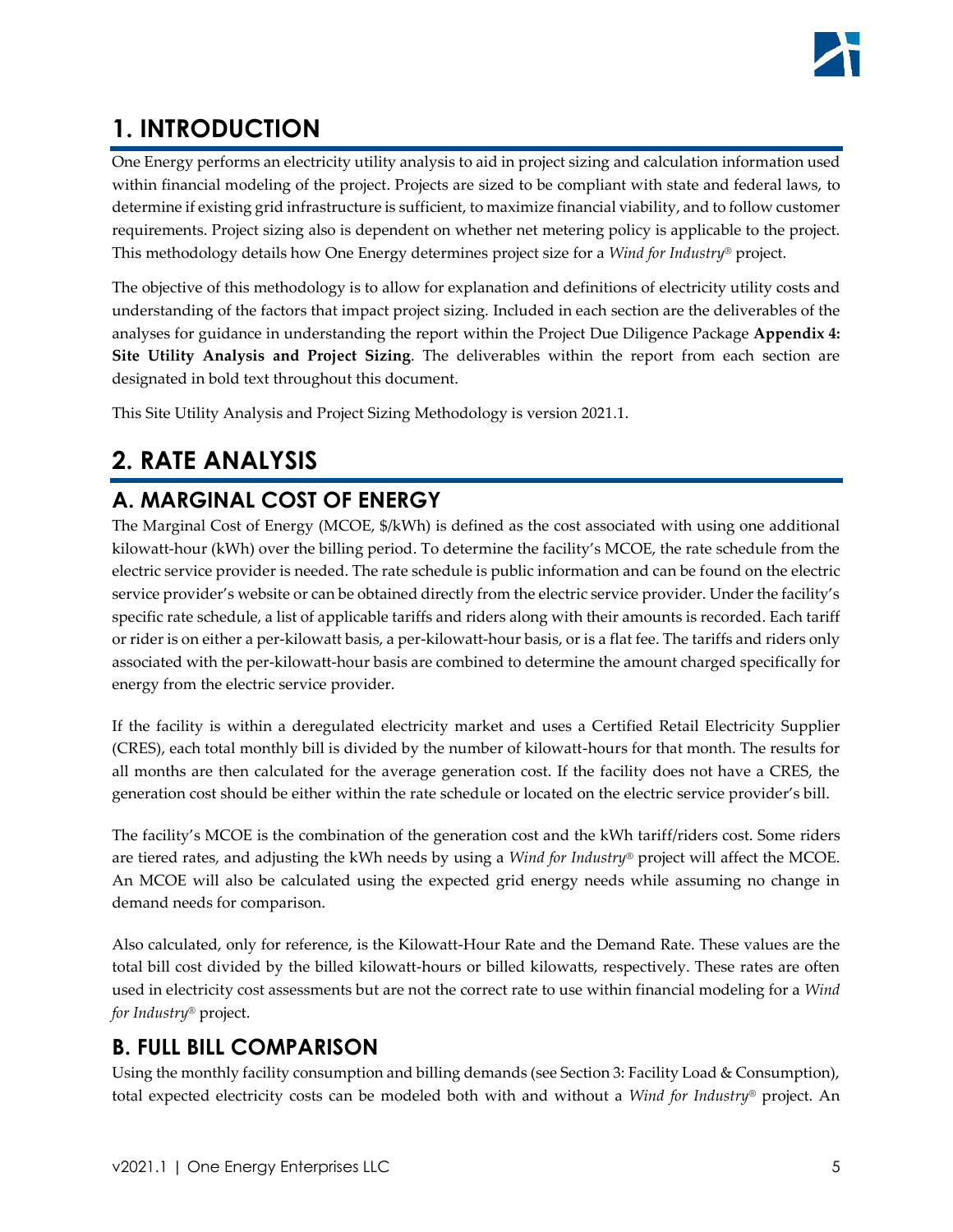assumption is made that the facility will not change rate schedules and the rider rates are from the current set of tariffs (no attempt is made to match sets of tariffs to the same period as the provided bills). These assessments use the most recent tariff for all estimated EDU electricity costs.

The months of provided bills are used as the 'Without Wind' reference. This includes costs from the EDU, CRES (if applicable), and any additional electricity costs that may be associated.

To calculate the 'With Wind' total electricity costs, the monthly P50 energy production values (see **Appendix 2: PPR**) are used as the expected wind production to offset the facility energy needs. If netmetering is available, the EDU electricity cost uses the net consumption (facility needs less the wind energy production) from the grid is used as the billing kWh value, while keeping the billing demand value constant. The net consumption value is used for CRES cost calculation (if applicable). The P50 energy production is used to calculate the costs associated to wind and then added to the new EDU electricity costs (and CRES costs if applicable) as the total electricity cost for the specified month.

If net-metering is not available, the facility usage for the specified month is used for EDU billing, while keeping billing demand constant. The same usage used for EDU billing is used for CRES cost calculation (if applicable). A credit is calculated for the specified month's energy sent back to the grid (see Section 4C: Overproduction Model) as a ratio for energy produced with the estimated avoided cost rate. The full P50 energy production is billed to the facility. The sum of the EDU costs, One Energy costs, CRES costs (if applicable) and the overproduction credit is the total electricity cost for the specified month.

**The following information is presented in Site Utility Analysis and Project Sizing Section 2 – Rate Analysis:**

- **1. Facility electricity utility provider and rate class**
- **2. Current facility MCOE, Kilowatt-Hour Rate, and Demand Rate**
- **3. Figure of total electricity bill breakdown by per-kilowatt, per-kilowatt-hour, and flat fees**
- **4. Table of total monthly electricity costs with and without wind (if applicable)**
- **5. One-page summary of total monthly electricity costs with and without wind (if applicable)**

# <span id="page-5-0"></span>**3. FACILITY LOAD & CONSUMPTION**

One Energy uses the facility's annual consumption to determine project sizing. A facility's annual consumption is calculated by analyzing utility data and other information provided by the customer. Netmetered projects are generally sized not to exceed the facility's annual consumption.

If net-metering is not available for a project, interconnection is still possible though project sizing is affected. The project is sized to limit the energy exported back to the grid when the facility cannot use it. In this scenario, energy exported back to the grid is compensated at avoided cost rates instead of retail rates, which affects the project financial implications.

An additional load analysis will be needed to aid in project size determination if net-metering is not expected to be available for the project. A full year of meter interval data from the facility is necessary to show the load characteristics. The baseload is determined, and the monthly interval peak demand values are investigated. Analyses of estimated time sending power back to the grid is important for financials and project sizing. For more information on this model, see Section 4C: Overproduction Model.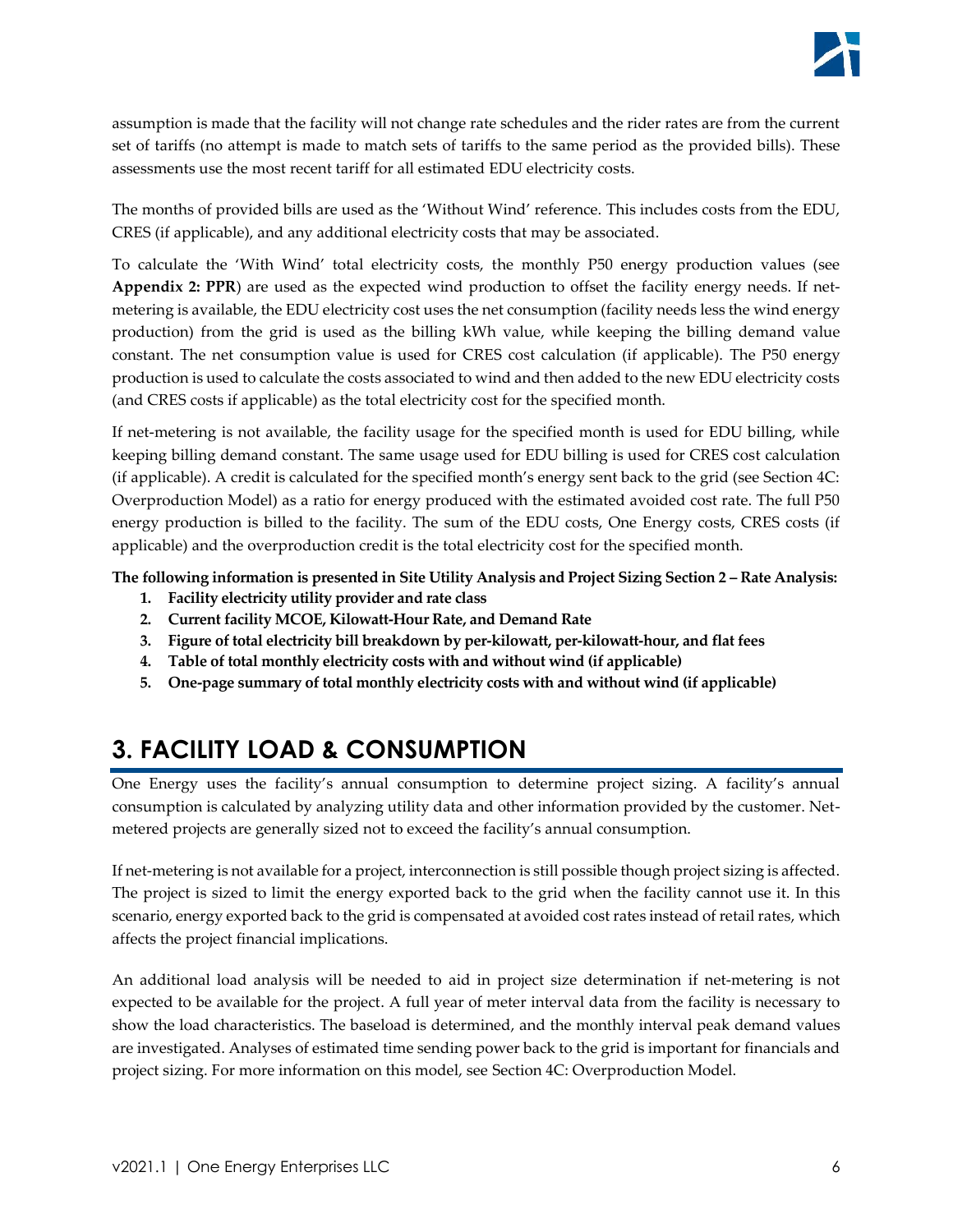

Interconnection voltage is also an important piece of understanding the facility's current electricity needs. The interconnection voltage is the voltage at which the facility takes electricity at the tie-in point to the distribution grid. These voltages can indicate different rate classes from the utility, as well as different requirements for the electrical design.

#### **The following information is presented in Site Utility Analysis and Project Sizing Section 3 – Facility Load & Consumption:**

- **1) Monthly energy consumption (if available)**
- **2) Annual energy consumption**
- **3) Single month peak demand**
- **4) Current interconnection voltage**

## <span id="page-6-0"></span>**4. PROJECT SIZING**

## <span id="page-6-1"></span>**A. REGULATORY LIMITATIONS**

As stated previously, the electricity utility and State Utility Commission has regulations regarding distributed generation interconnection and how excess energy not used at time of generation is financially accounted for.

Searches within the electricity utility and the State Utility Commission will be required to note any limitations that would affect the project and its size. For example, in Ohio, State Codes require net-metering projects to be on land that is on or contiguous to the facility it will be tied into, which would affect potential locations for the project to be sited. How the project will be compensated for excess generation also plays into size. If full retail rates are available for excess generation, then the project is sized to not exceed the facility's annual consumption. If avoided cost rates are available for excess generation, then the project is sized to minimize the amount of power being sent back to the grid (see Section 4C: Overproduction Model). The information needed can be found on the electricity utility website within the Tariffs documents, and on the State's Utility Commission website which likely contains links to its State Statutory and Administrative Codes.

There are also federal, state, and local laws that may impact project sizing. An analysis will be performed to assess those laws on a state and project basis.

**The following information is presented in Site Utility Analysis and Project Sizing Section 4A – Regulatory Limitations:**

- **1) If net-metering is applicable for this project**
- **2) Statement if any electricity utility limitations on excess generation for distributed generation projects**
- **3) Statement if any federal, state, or local law limitations**

## <span id="page-6-2"></span>**B. SITING LIMITATIONS**

The size of the project is also limited by the land area available to safely site the wind turbines. One Energy makes all efforts to have ownership of any land a project is sited on if not on customer land, so the land available to purchase may limit the number of wind turbines that may be safely sited. Within the turbine siting phase (see **Appendix 3: Project Siting**), assessments on which parcels of land to use are completed. A parcel is chosen during that phase dependent on many factors, such as price and facility vicinity. The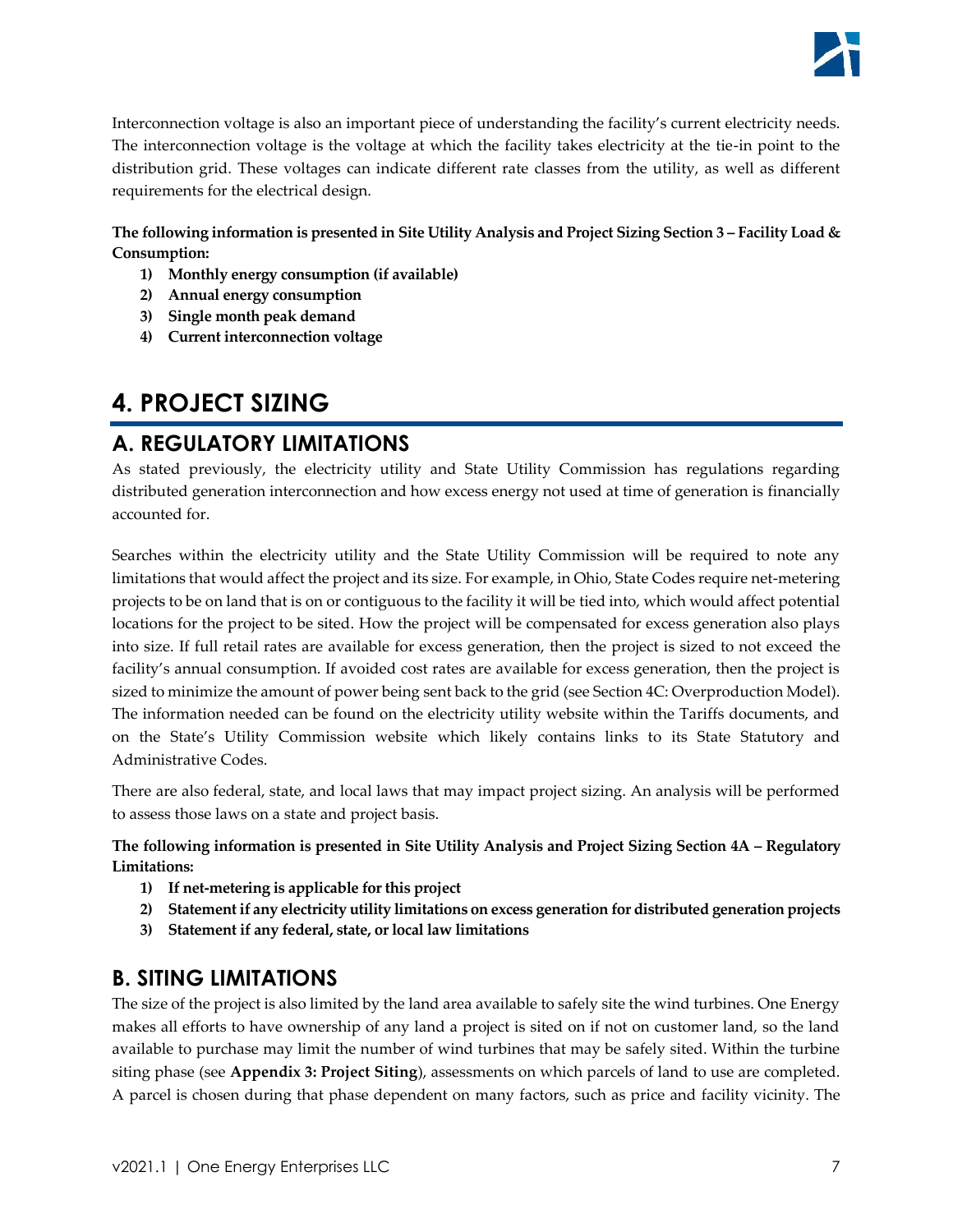

facility may be able to accept more power, but based on the parcel assessments, the parcel used for project siting may require a reduction in turbines to be safely sited.

#### **The following information is presented in Site Utility Analysis and Project Sizing Section 4B – Siting Limitations:**

1) **Statement if land is a limiting factor.**

## <span id="page-7-0"></span>**C. OVERPRODUCTION MODEL**

One Energy has developed a statistical model to determine a site's wind energy production distribution which is then compared to a site's power load profile to determine approximately how much energy will be sent back to the grid annually. Typically, in the solar and wind industry, the amount of energy exported is determined by looking at hourly interval demand data at the facility and comparing it to the expected power output based on time of day. Assumptions are made that facility demand remains consistent throughout the year. Both the wind speed and facility demand are variable by month and should be treated as such. Instead of matching hour-by-hour demand and wind speed data, this approach utilizes distributions by month for both and applies statistics.

This model is used when the electricity utility does not allow for net metering, whether it is utility-specific or from the State's Utility Commission.

One Energy developed this model to determine how often power would be exported to the grid in each month, as well as annually, and the average amount exported per month.

### <span id="page-7-1"></span>**Data Requirements**

The model requires a full year of load (demand) data at the facility. A full year of load data is necessary to determine the seasonality of energy usage. If the full year is not provided, even though requested, it is assumed that there is no seasonality in the facility's energy usage and each month is determined to be the same full set of data.

The power curve used within Appendix A: WRA for energy production is needed for this analysis to find the most representative relationship between wind speed and power generation.

In addition to the load data and the turbine power curve, wind resource data at hub height is also needed for a minimum of one year. The simulated long-term dataset used within Appendix A: WRA that is used for energy produced is used here to create a normalized year-long hub height wind speed dataset.

#### <span id="page-7-2"></span>**Distribution Creation**

The Overproduction Model is a purely statistical model that uses a Monte Carlo method. Two distributions need to be created for input into the statistical model: the facility's demand needs and the wind turbine power generation.

#### **Facility Load Distribution**

The facility load data is broken into twelve distinct monthly datasets. Each month generates its own distribution. A full year distribution is also calculated from the full year of load data.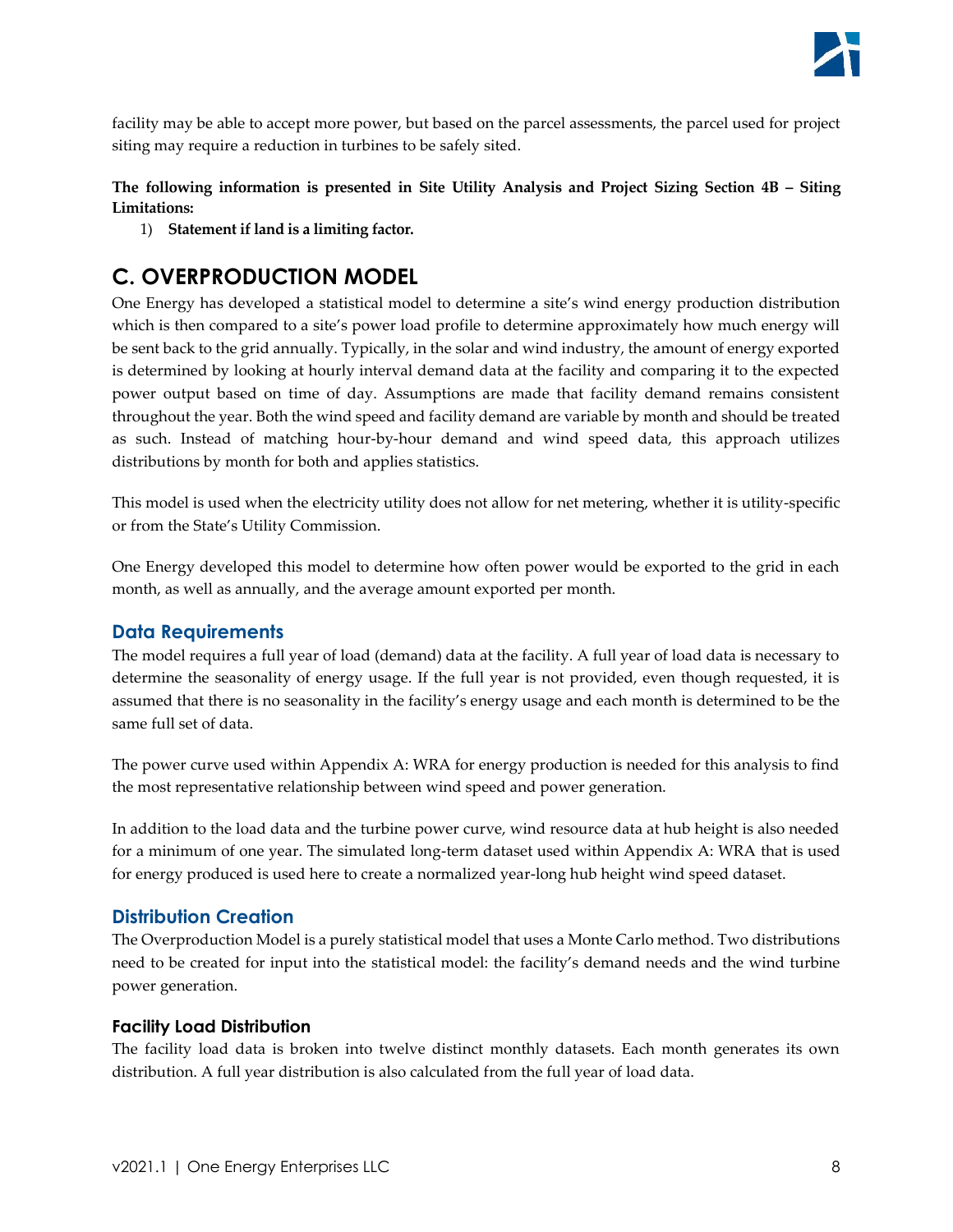Distributions are determined by binning the occurrences of demand values in 100-kilowatt bin intervals up to 100 kilowatts above the highest demand value recorded for the full year dataset. The bin value corresponds to the bin maximum. The binning of the demand data creates the true distribution of the demand profile, which is then converted into a cumulative distribution function of the demand profile using standard probability rules. This conversion is done for each months' dataset, as well as the full annual dataset. Each month has its own cumulative distribution function in relation to the demand data sets, in 100 kilowatt (kW) increments. [Figure 1](#page-8-0) shows an example of a month's worth of demand data counted and binned in 100 kW increments and the associated cumulative distribution function.



*Figure 1: Load Distribution Example*

<span id="page-8-0"></span>If the full year of load profile data is not provided, the full demand data set provided is used to determine the cumulative distribution function in the same manner as previously stated. This cumulative distribution is assumed to be representative of each month, even if multiple months of demand data were utilized to create the distribution.

## **Wind Speed/Power Generation Distribution**

The hub height wind speed dataset is split similarly by month. The wind speed distributions are determined by binning the occurrences of wind speeds in the same wind speed increments as the power curve, where the bin value corresponds to the bin maximum. This wind speed range is used due to typical power curve wind speed values. The true distribution of the wind speed is calculated by month and is then used to create the probability density function for each month. This probability density function is converted into the cumulative distribution function of the wind speeds using standard probability rules. Each month has its own cumulative distribution function in relation to wind speed, in the same wind speed increments as the power curve.

The wind speed distribution is translated into power generation distribution by using the manufacturer power curve. The corresponding power output is used in place of the wind speed value for each bin[. Figure](#page-9-1)  [2](#page-9-1) shows an example of a specific month's worth of wind speed data counted and binned in one mile-perhour increments, the related power generation probability density function, and the associated cumulative distribution function.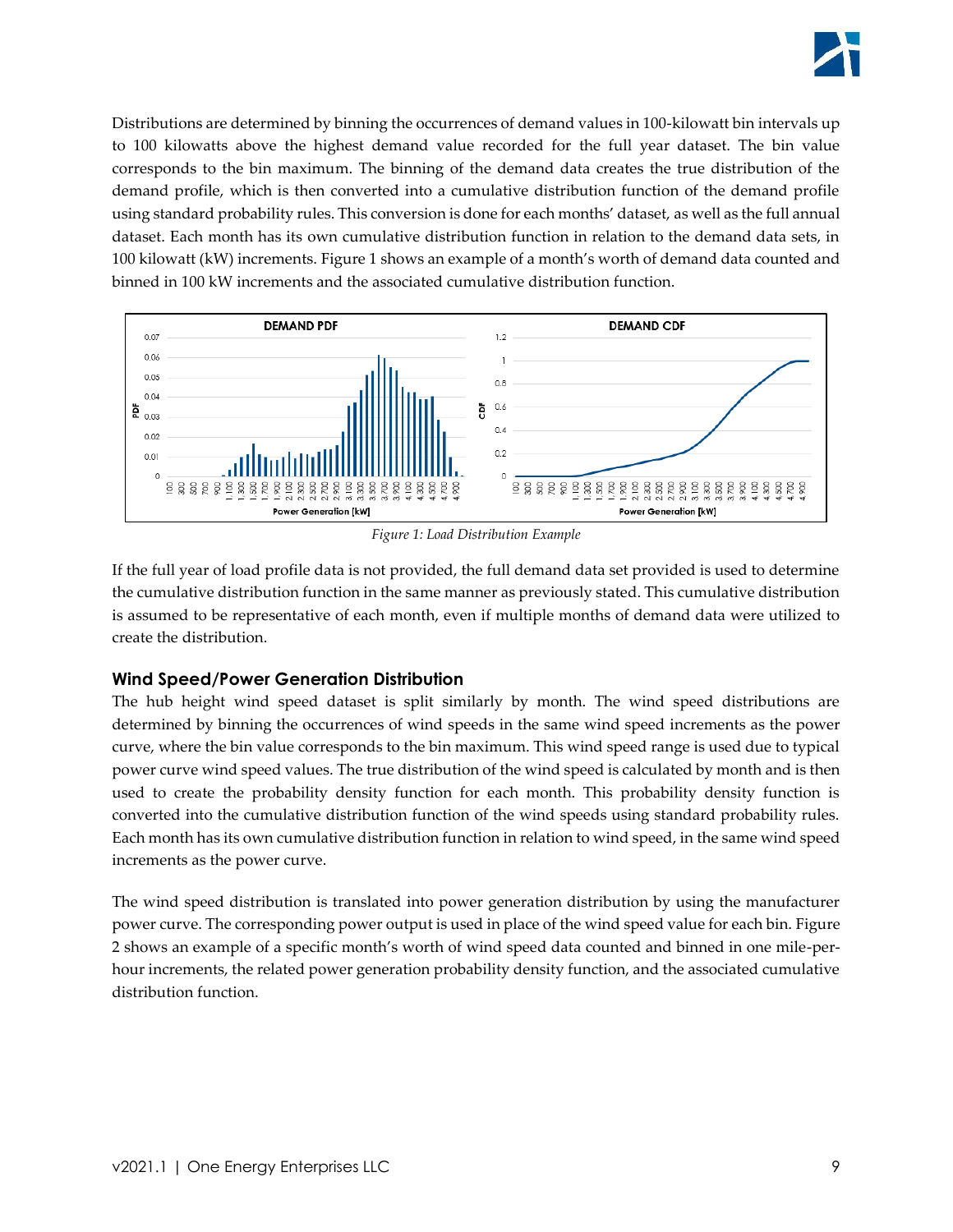



*Figure 2: Wind Speed/Power Generation Distributions Example*

#### <span id="page-9-1"></span><span id="page-9-0"></span>**Model**

Determining the cumulative distributions for both the demand and wind speed data takes the time element out of the calculations. By looking at the distributions only, the analysis becomes strictly statistical with two unknowns within the model: the wind speed and the demand value. To see the distribution of the amount of power that will be consumed by the facility, as well as the amount of power that is generated by the wind turbine, a Monte Carlo method is used. Fifteen thousand trials are run for each month to determine a distribution of how much power will be needed from the grid in relation to what the wind turbine will be producing. That number of trials is chosen due to four degrees of freedom (n) within the model, so a minimum number of trials necessary would be  $10<sup>n</sup>$ . Because this model is not computationally expensive, the decision to run ( $10^n + 10^n/2$ ) trials was made.

For each trial, two random numbers between zero and one are generated: one that is used for the wind turbine production submodel and one that is used for the facility consumption submodel. This ensures independence between the two submodels.

For the wind turbine production submodel, the generated random number is assumed to be the cumulative distribution value for the month currently being analyzed. The corresponding wind speed value is determined from the wind speed distribution of the current month analyzed and then matched with the power curve to determine the wind turbine power production for that run.

For the facility consumption submodel, the generated random number is assumed to be the cumulative distribution value for the month currently being analyzed. The corresponding demand value is determined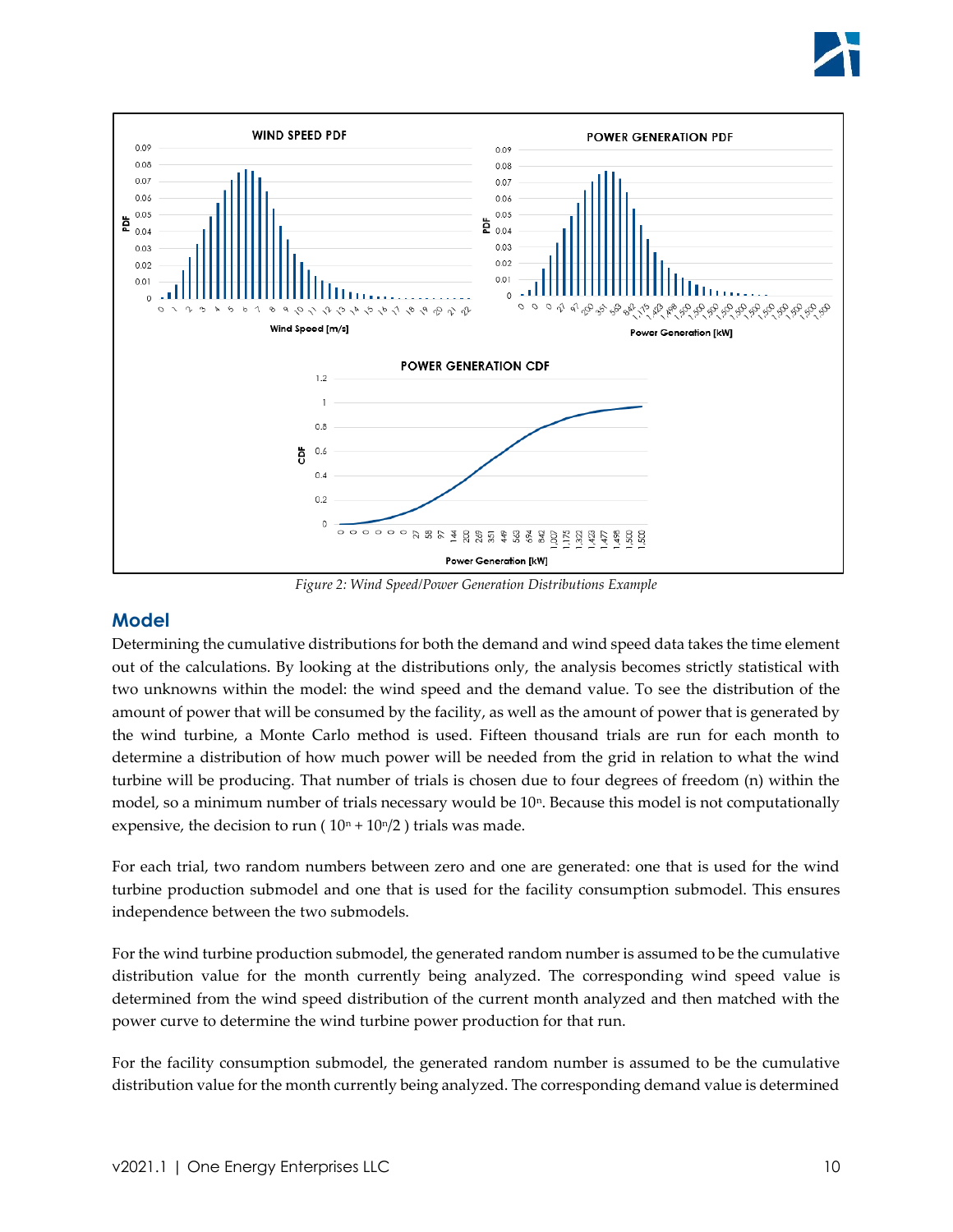from the demand distribution of the current month analyzed and is then considered the facility consumption for that run.

The net amount of demand needed from the grid is then calculated from the wind turbine production value and the facility consumption value. The net demand is calculated by:

$$
C_{j,i} - G_{j,i} = D_{j,i}
$$

where *C* is the facility consumption, *G* is the wind turbine generation, *D* is the net demand from the grid, *j* is the month, and *i* is the trial run number. If  $D_{j,i}$  is a positive value, it is an indication that the facility is pulling extra power from the grid. If *Dj,i* is a negative value, it is an indication that the facility will be putting power onto the grid.

The net demand is compiled after the fifteen thousand trials are completed for each month. With this net demand data set, a distribution can be determined in addition to how often power will be sent back to the grid. The percentage of time power is exported back to the grid is calculated by:

$$
E_j = \frac{T_j}{n_j}
$$

where  $E$  is the percentage of time exporting power back onto the grid,  $T$  is the count of the net demand values for month *j* where the net demand is less than zero, *n* is number of trials that did not produce undefined values, and *j* is the month. This is done for each month, as well as the full year.

[Figure 3](#page-10-0) shows a schematic of an example of one trial run for one month's analysis. Two random numbers were generated and applied to the cumulative distribution for both the demand and the power generation (wind speed converted to power via the power curve). The red circles are the values used for the facility consumption and the wind turbine generation to determine this trial's net demand.



*Figure 3: Example of a single trial simulation of the Monte Carlo Analysis*

<span id="page-10-0"></span>For each month, the percentage of time exporting power back to the grid is recorded as well as the average quantity of power exported back to the grid. The monthly quantity of power exported is calculated by multiplying the number of hours in the month, the average quantity exported to the grid for the same month, and the percentage of time exporting to the grid.